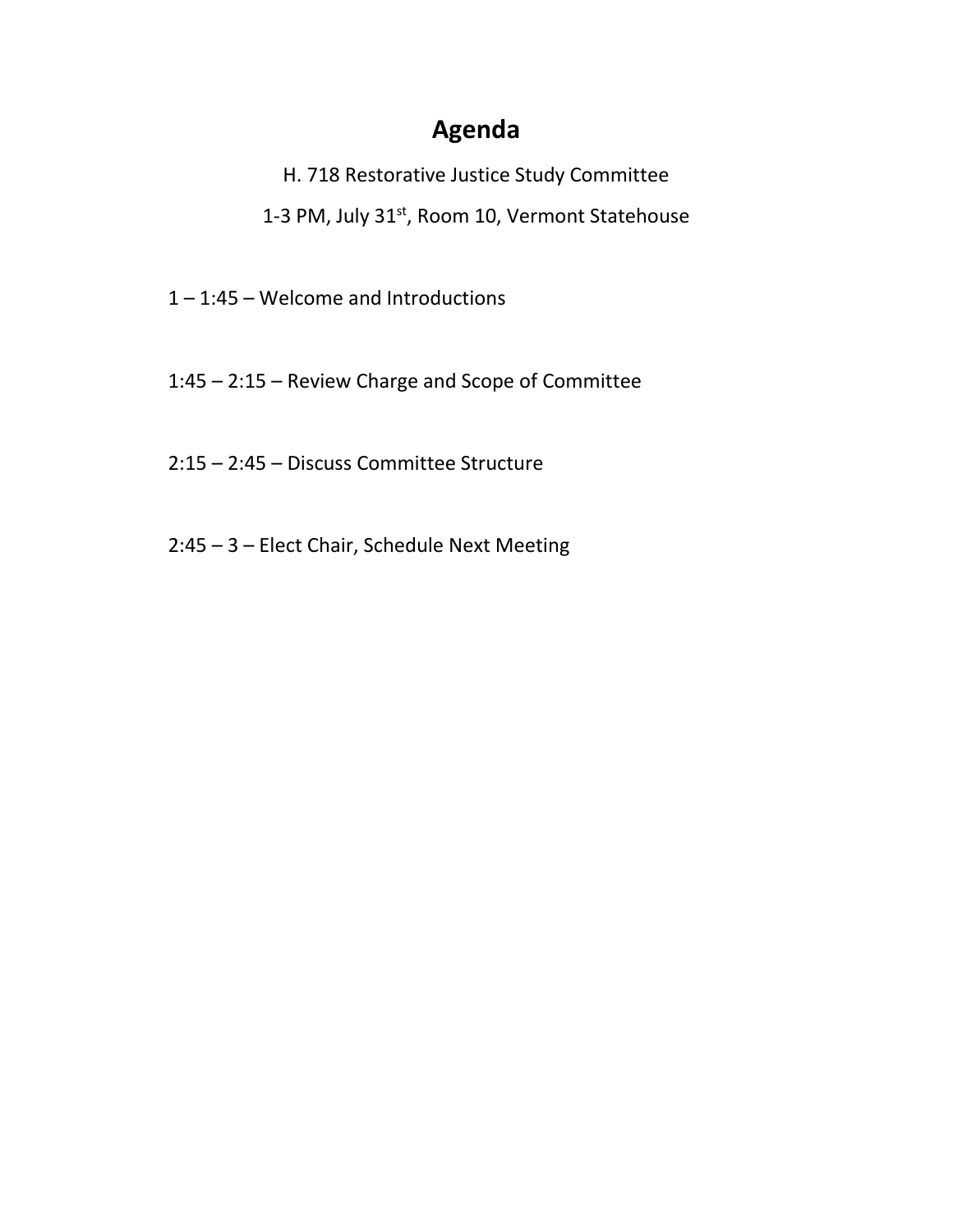### Act 146 Restorative Justice Study Committee 1-4 PM, September 4<sup>th</sup> Location: Agency of Human Services, Sally Fox Conference Center – 'ASH'

Welcome and Introductions - Karen Vastine, Chair

Guiding Principles and Decision-making Process – Karen Vastine, Chair

Principles and Processes of Restorative Justice – Willa Farrell, Laura Zeliger, Rachel Jolly and Catherine Kalkstein

Fundamentals of Sexual and Domestic Violence - Cathleen Barkley & Peggy O'Neil

SV/DV Meets RJ:

- What's happening nationally? Rebecca Thomforde Hauser
- Group Discussion Karen Vastine, Chair

Closing and Next Steps – Karen Vastine, Chair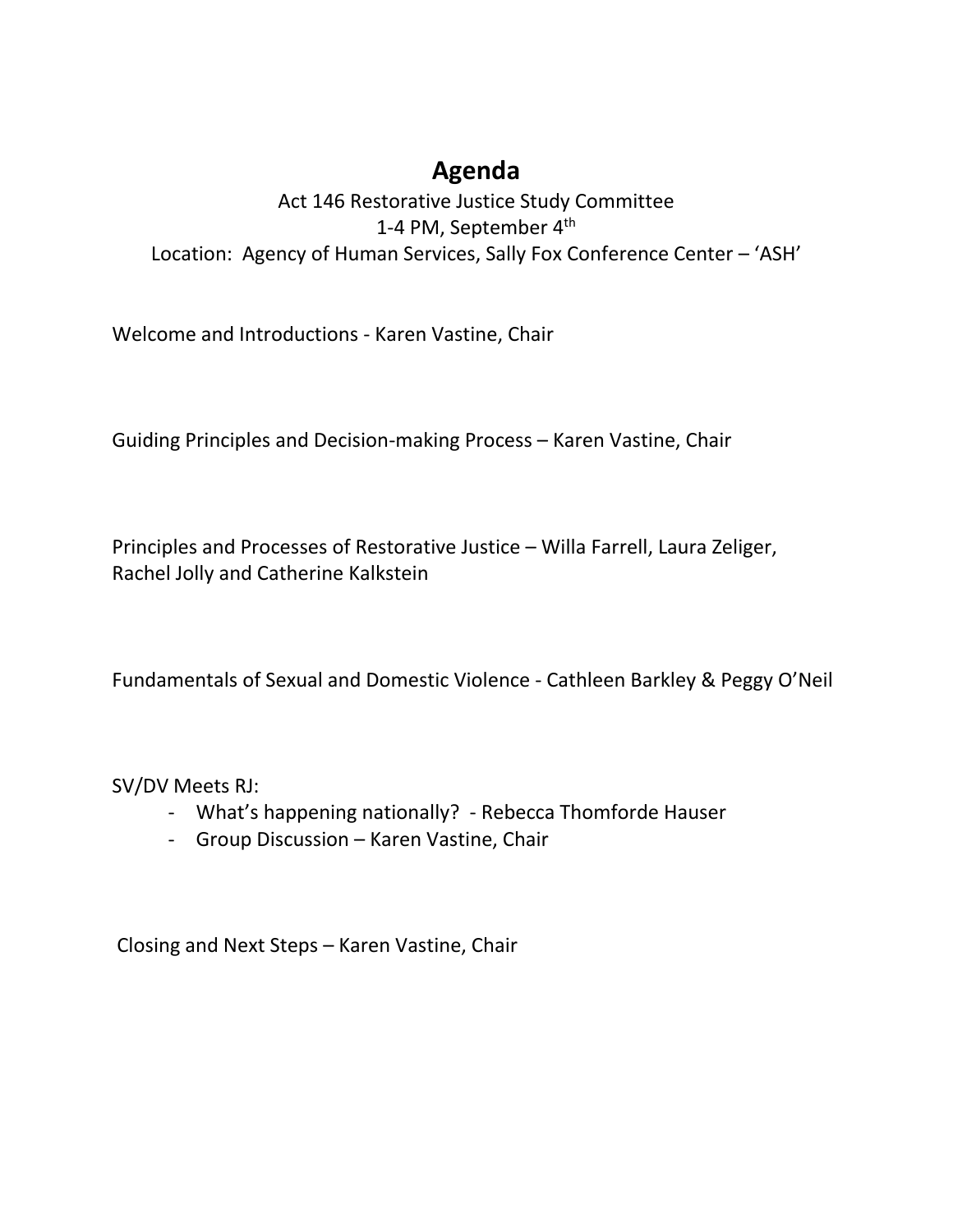Act 146 Restorative Justice Committee 1-3:30PM, September 27<sup>th</sup> Location: Agency of Human Services, Linden Room

#### **Welcome, Overview, Introductory Circle**

- Act 146
- Agree on notes from 9.4 meeting
- Propose prioritization of topics

#### **Principles of Restorative Justice and Services for Victim-Survivors**

- Compare
- Discuss

#### **Outcomes for Victim-Survivors and RJ**

- 1. Brainstorm initial list
- 2. Presentation by Gale Burford
- 3. Define desired outcomes

#### **Next Steps**

- Schedule Nov and Dec meetings, discuss Winter Meetings
- Agree to basic out-line for next meeting
- Re-visit where group is headed.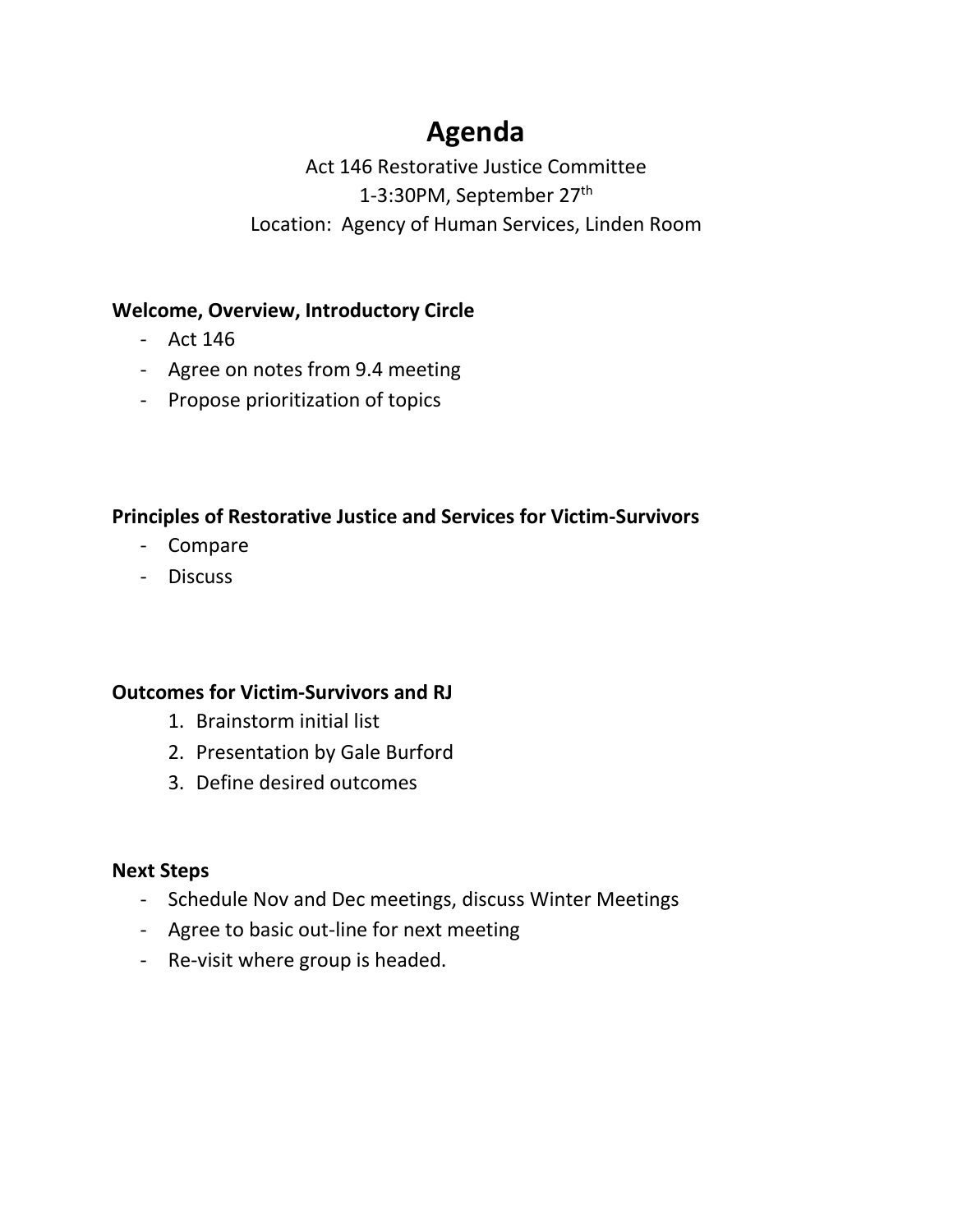Act 146 Restorative Justice Study Committee

1-4 PM, October 25<sup>th</sup>

Waterbury State Office Complex, Cherry C 24, Room A 202

Welcome and Introductions - Karen Vastine, Chair

Opening Circle and Discussion

Discussing Survey Results

Small Group Discussion: Victim Input, Integration of RJ in current system and Learning about RJ in places outside of VT

Next Steps and Closing